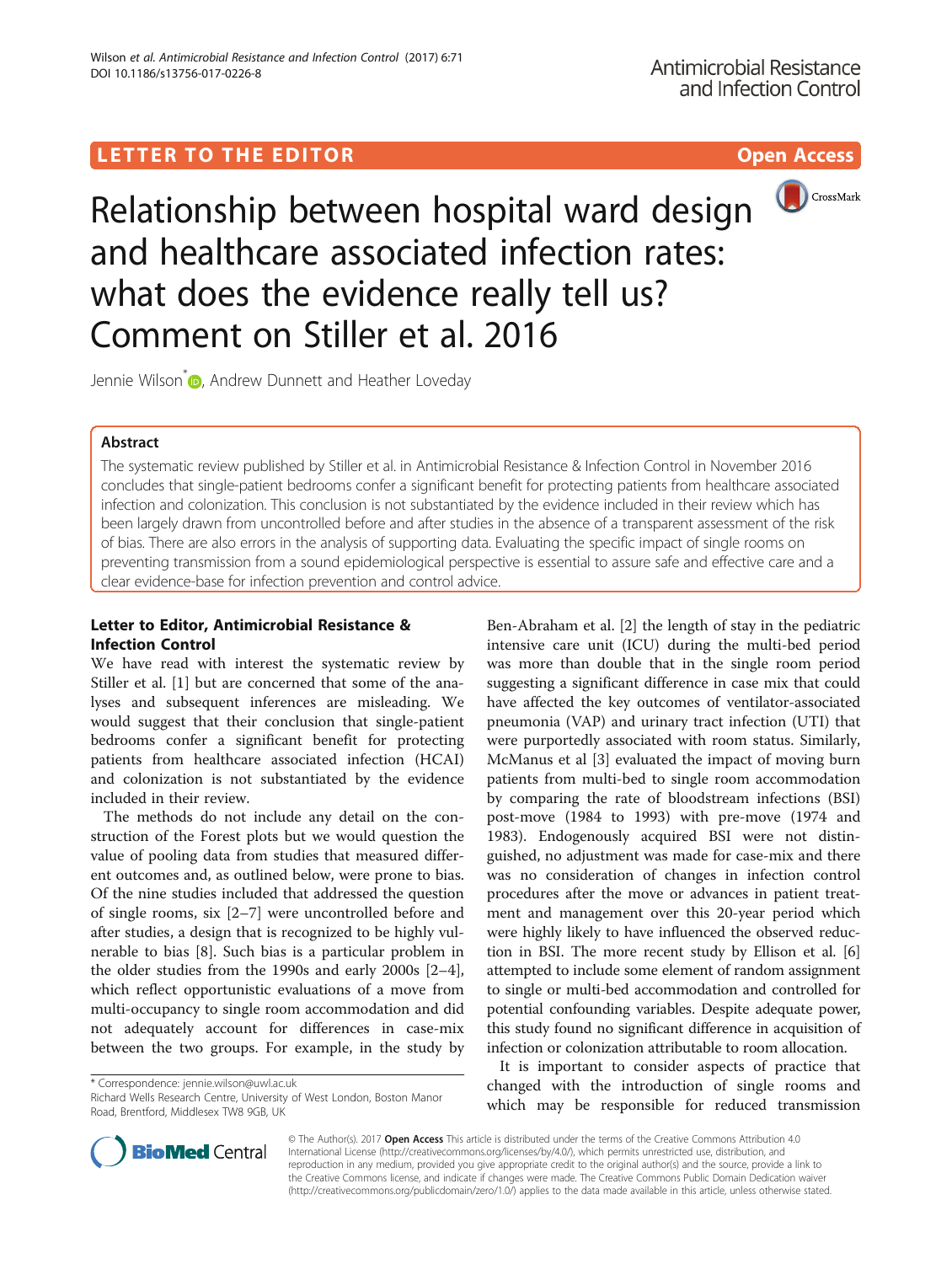<span id="page-1-0"></span>rather than the room itself. For example, in the study by Lazar et al. [5] the new single-room unit was less crowded, had more sinks and antiseptic handrub, disposable gloves and other equipment was more accessible, rooms were disinfected after discharge and IV line dressings were changed from gauze to semi-permeable film. All these factors are likely to have had an impact on the occurrence of HCAI regardless of the single room. Improvements in hand hygiene may accompany a move to single rooms, and it is important to acknowledge that this maybe an explanatory factor rather than the physical separation of the patient [6, [9\]](#page-2-0). In addition, in some studies the change in accommodation was triggered by an outbreak of resistant pathogens and the introduction of other control measures could have explained the results [3, [9](#page-2-0)].

A further three cohort studies compared acquisition of HCAI in patients admitted to single or multi-bed areas of the same ICU [[10, 11](#page-2-0)] or a 'control' ICU [\[9](#page-2-0)]. The results of each of these studies has been misrepresented in the Forest plot presented by Stiller et al. Julian et al [[10](#page-2-0)] specifically concluded that there was no significant difference in rate of acquisition of healthcare associated BSI (43% of which were coagulase negative staphylococci and likely to reflect endogenous infection) or MRSA colonization in neonates in single and multi-bed accommodation. The crude data used in their Forest plot is both incorrect and gives the impression of a strongly significant association with single rooms. Other data in the Forest plots includes errors [[11\]](#page-2-0) and has been based on crude rates which do not account for the effect of other confounding factors [[9, 11\]](#page-2-0).

Finally, several of the included studies have made assumptions that any HCAI is potentially acquired through transmission and therefore single room accommodation could be responsible for their prevention. The epidemiology of these infections is complex and multi-factorial. A BSI can be derived from a variety of primary sources of infection, many endogenous, and as with other outcomes such as catheter-associated urinary tract infections and ventilator-associated pneumonia, they are strongly associated with the duration of device use. It seems unlikely that the use of single room accommodation alone would result in significant improvement in the care of devices.

The use of single room accommodation to manage patients with potentially transmissible infections is a common infection prevention and control strategy but is underpinned by limited evidence of effectiveness [\[12](#page-2-0)]. Understanding how single rooms may contribute to interrupting transmission is essential to support their judicious use, as they are a limited resource and their use may also adversely impact the care of some patients [[13\]](#page-2-0). Studies are rarely able to pinpoint the specific effect of the single room accommodation and their use is invariably associated with changes in other critical components of infection control such as hand hygiene and cleaning. Assimilation of evidence from uncontrolled before and after studies in the absence of a transparent assessment of the risk of bias and understanding of the strengths and weakness of the evidence is not helpful in effectively informing guidance or practice [\[14](#page-2-0)]. Evaluating the specific impact of single rooms on preventing transmission from a sound epidemiological perspective is essential to assure safe and effective care and a clear evidence-base for infection prevention and control advice.

Yours sincerely,

## Abbreviations

BSI: Blood stream infection; HCAI: Healthcare associated infection; ICU: Intensive care unit; UTI: Urinary tract infection; VAP: Ventilator associated pneumonia (VAP)

#### Acknowledgements

None.

### Funding

None received.

#### Data sharing

Not applicable this article as no datasets were generated or analysed

#### Authors' contributions

This letter was conceived and drafted by JW, AD and HL. All authors read and approved the final manuscript.

#### Ethics approval and consent to participate

Not applicable.

# Consent for publication

Not applicable.

## Competing interests

The authors declare that they have no competing interests

## Publisher's Note

Springer Nature remains neutral with regard to jurisdictional claims in published maps and institutional affiliations.

# Received: 22 February 2017 Accepted: 20 June 2017 Published online: 26 June 2017

#### References

- 1. Stiller A, Salm F, Bischoff P, Gastmeier P. Relationship between hospital ward design and healthcare associated infection rates: a systematic review and meta-analysis. Anti Res Infect Control. 2016;5:51.
- 2. Ben-Abraham R, et al. Do isolation rooms reduce the rate of nosocomial infections in the pediatric intensive care unit? J Crit Care. 2002;17(3):176–80.
- 3. McManus AT, et al. A decade of reduced gram-negative infections and mortality associated with improved isolation of burned patients. Arch Surg. 1994;129(12):1306–9.
- Mulin B, et al. Association of private isolation rooms with ventilator associated Acinetobacter baumanii pneumonia in a surgical intensive-care unit. Infect Control Hosp Epidemiol. 1997;18(7):499–503.
- 5. Lazar I, et al. Impact of conversion from an open ward design paediatric intensive care unit environment to all isolated rooms environment on incidence of bloodstream infections and antibiotic resistance in Southern Israel (2000 to 2008). Anaesth Intensive Care. 2015;43(1):34–41.
- 6. Ellison J, et al. Hospital ward design and prevention of hospital-acquired infections: A prospective clinical trial. Can J Infect Dis Med Microbiol. 2014; 25(5):265–70.